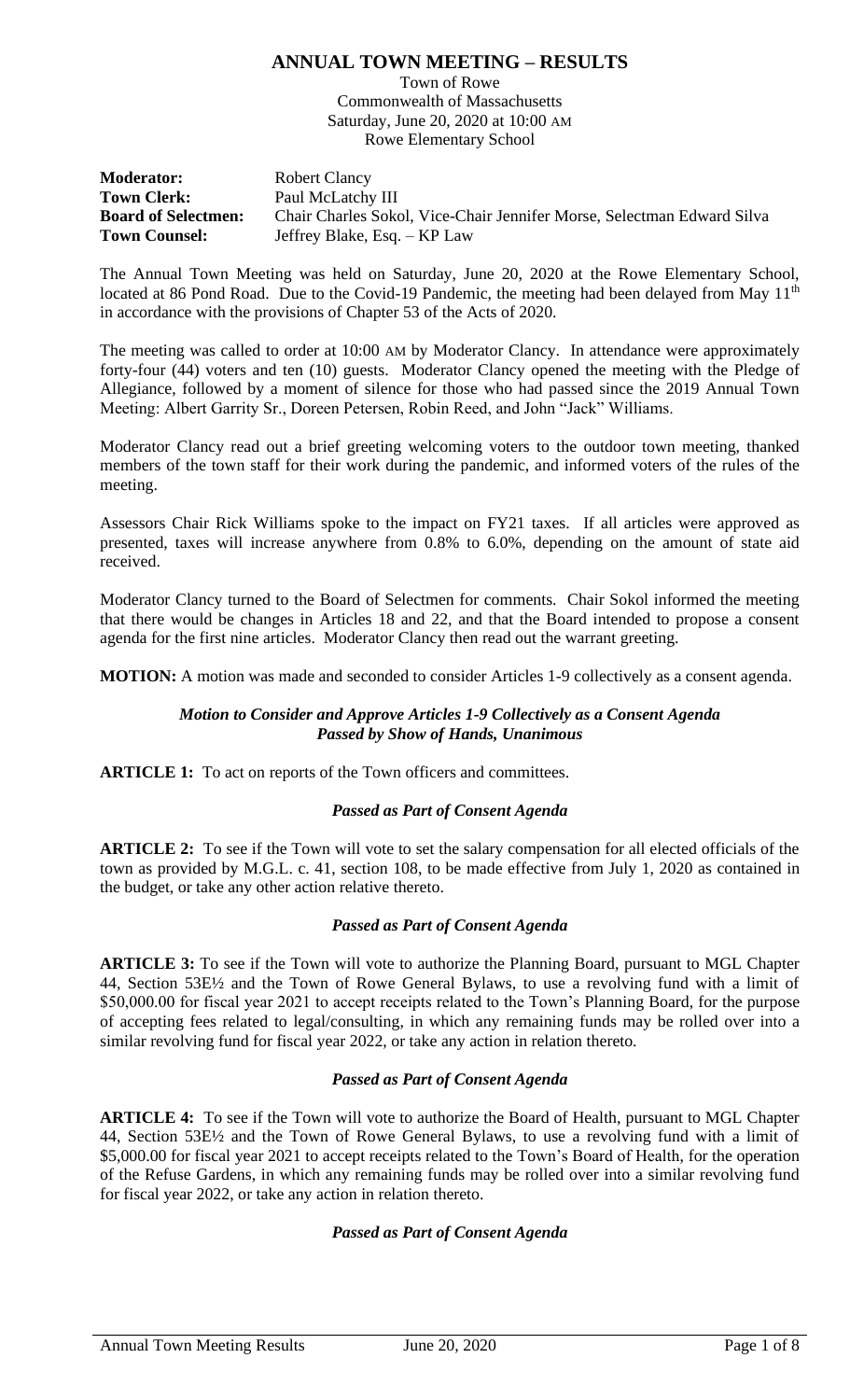**ARTICLE 5:** To see if the Town will vote to authorize the Park Commission, pursuant to MGL Chapter 44, Section 53E½ and the Town of Rowe General Bylaws, to use a revolving fund with a limit of \$2,000.00 for fiscal year 2021 to accept receipts related to the Town's Pelham Lake Park, for the operation of the Park Programs, in which any remaining funds may be rolled over into a similar revolving fund for fiscal year 2022, or take any action in relation thereto.

# *Passed as Part of Consent Agenda*

**ARTICLE 6:** To see if the Town will to vote to authorize, pursuant to General Laws Chapter 44 § 53 E ½ and the Town of Rowe General Bylaws, the following sums for Revolving Funds, or take any action in relation thereto:

| <b>Revolving</b><br>Fund        | <b>Entity</b><br><b>Authorized</b><br>to Spend<br>from Fund | Fees,<br>Charges, or<br><b>Receipts</b><br><b>Credited to</b><br>Fund          | <b>Program or Activity</b><br><b>Expenses Payable from</b><br>Fund                                                                                                                                                                                | <b>Restrictions</b><br>or<br><b>Conditions</b><br>0n<br><b>Expenses</b><br>Payable<br>from Fund | <b>Fiscal</b><br><b>Years</b> |
|---------------------------------|-------------------------------------------------------------|--------------------------------------------------------------------------------|---------------------------------------------------------------------------------------------------------------------------------------------------------------------------------------------------------------------------------------------------|-------------------------------------------------------------------------------------------------|-------------------------------|
| Emergency<br>Dispensing<br>Site | Board of<br>Health                                          | Receipts<br>Related to<br>the<br>Emergency<br>Dispensing<br>Site<br>Operations | Dispensing medicines or<br>medical supplies during<br>an emergency                                                                                                                                                                                | Limit of<br>\$1,000.00                                                                          | Fiscal<br>Year<br>2021        |
| Recycling<br>Program            | Board of<br>Health                                          | Receipts<br>Related to<br>the<br>Recycling<br>Program                          | Operation of solid waste<br>and recycling programs,<br>membership in and<br>services of the Franklin<br><b>County Solid Waste</b><br>Management District,<br>and the purchase of<br>recycled content or<br>environmentally<br>preferable products | Limit of<br>\$5,000.00                                                                          | Fiscal<br>Year<br>2021        |
| Vaccine<br>Services             | Board of<br>Health                                          | Receipts<br>from<br>Insurance<br><b>Billing</b>                                | Vaccine Services                                                                                                                                                                                                                                  | Limit of<br>\$6,000.00                                                                          | Fiscal<br>Year<br>2021        |
| School<br>Programs              | School<br>Committee                                         | Fees for<br>School<br>Programs                                                 | <b>Offset Department Costs</b><br>of<br><b>School Programs</b>                                                                                                                                                                                    | Limit of<br>\$10,000.00                                                                         | Fiscal<br>Year<br>2021        |
| Old Home<br>Day                 | Old Home<br>Day<br>Committee                                | Receipts<br>Generated by<br>Old Home<br>Day<br>Activities<br>and<br>Programs   | Expenses of Old Home<br>Day                                                                                                                                                                                                                       | Limit of<br>\$2,000.00                                                                          | Fiscal<br>Year<br>2021        |

*Passed as Part of Consent Agenda*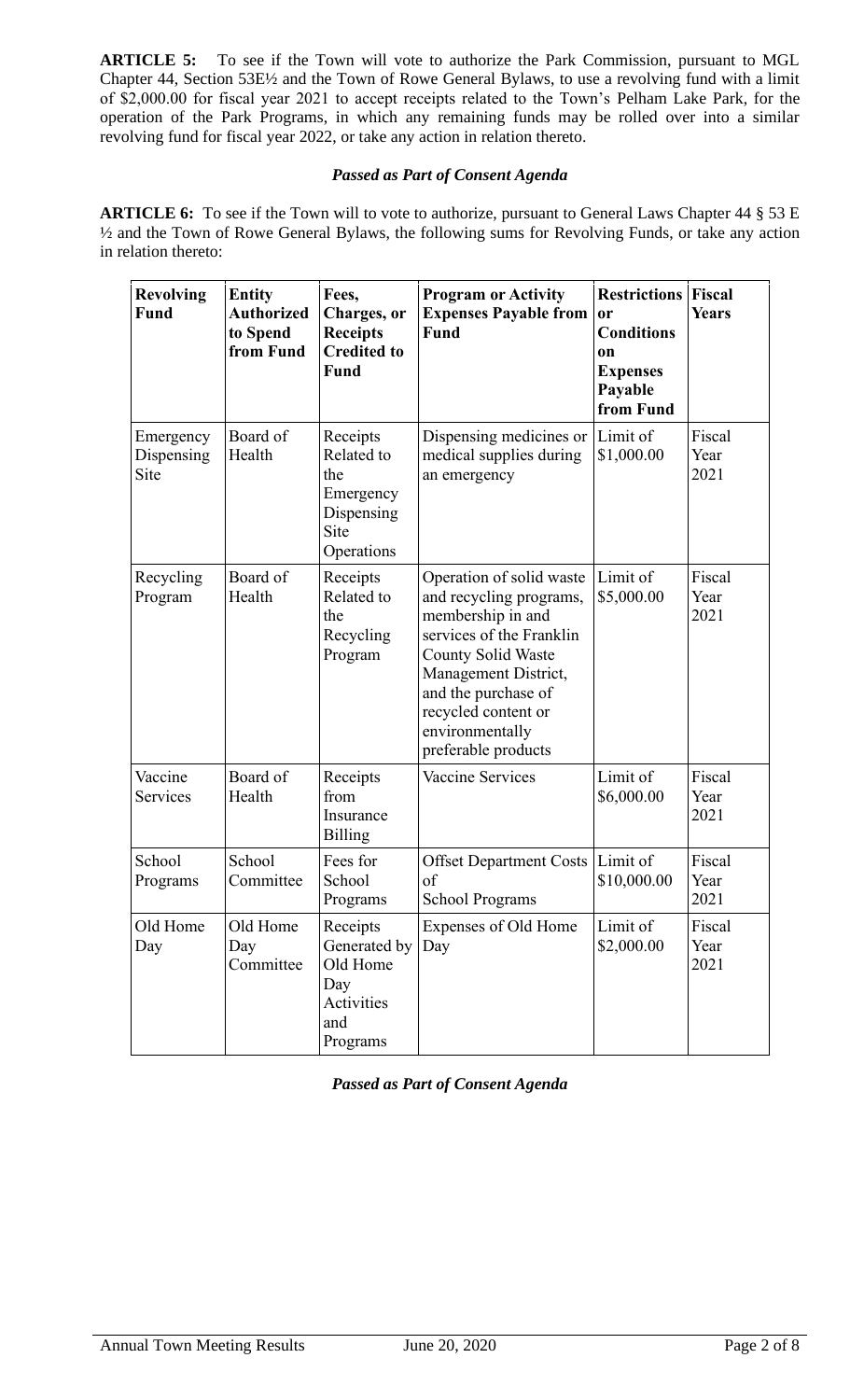**ARTICLE 7:** To see if the Town will vote to amend Article III, § 13 of the town's General Bylaws by adding the following wording, or take any action in relation thereto:

| <b>Revolving</b><br><b>Fund</b>           | <b>Entity</b><br><b>Authorized</b><br>to Spend<br>from Fund | Fees,<br>Charges, or<br><b>Receipts</b><br><b>Credited to</b><br><b>Fund</b>                              | <b>Program or Activity</b><br><b>Expenses Payable from</b><br><b>Fund</b> | <b>Restrictions</b><br>or<br><b>Conditions</b><br><sub>on</sub><br><b>Expenses</b><br>Payable<br>from Fund | Fiscal<br><b>Years</b>                                |
|-------------------------------------------|-------------------------------------------------------------|-----------------------------------------------------------------------------------------------------------|---------------------------------------------------------------------------|------------------------------------------------------------------------------------------------------------|-------------------------------------------------------|
| Refuse<br>Garden                          | Board of<br>Health                                          | Receipts<br>Related to<br>the Refuse<br>Garden<br>Operations                                              | Operation of the town<br>Refuse Garden                                    | Limit of<br>\$5,000.00                                                                                     | <b>Fiscal Year</b><br>2021 and<br>Subsequent<br>Years |
| Planning<br>Board<br>Legal/<br>Consulting | Planning<br>Board                                           | Receipts<br>Related to<br>Fees for<br>Special<br>Permits and<br>Other Work<br>of the<br>Planning<br>Board | Legal consultation and<br>representation                                  | Limit of<br>\$50,000.00                                                                                    | <b>Fiscal Year</b><br>2021 and<br>Subsequent<br>Years |
| Park<br>Programs                          | Park<br>Commission                                          | Receipts<br>Related to<br>Park<br>Programs                                                                | Operation of programs<br>run by the Pelham Lake<br>Park                   | Limit of<br>\$2,000.00                                                                                     | <b>Fiscal Year</b><br>2021 and<br>Subsequent<br>Years |

# *Passed as Part of Consent Agenda*

**ARTICLE 8:** To see if the Town will vote to authorize the Treasurer to enter into compensating balance agreements during the 2021 fiscal year pursuant to M.G.L. c. 44, section 53F, or take any action in relation thereto.

# *Passed as Part of Consent Agenda*

**ARTICLE 9:** To see if the Town will vote to authorize the Board of Selectmen to apply for, accept, and expend federal and state grants as may be available, or take any action in relation thereto.

## *Passed as Part of Consent Agenda*

**ARTICLE 10:** A motion was made and seconded to raise and appropriate the sum of \$7,190.00 for Interest on borrowing related to the Municipal Broadband network construction for the 2021 fiscal year.

## *Passed by Show of Hands, Unanimous*

**ARTICLE 11:** A motion was made and seconded to raised and appropriate the following sums for the conduct of General Government**,** including the charges and expenses of the various town offices, and compensation for elected and appointed officials for the 2021 fiscal year:

| Administration                         |              |
|----------------------------------------|--------------|
| <b>General Administration</b>          | \$139,788.00 |
| Municipal Audit                        | 8,000.00     |
| <b>Executive Secretary</b>             | 49,238.00    |
| Administrative Assistant to the Boards | 42,640.00    |
| <b>Town Hall Custodian Wages</b>       | 18,948.00    |
| <b>Custodian Expenses</b>              | 3,775.00     |
| <b>Moderator Stipend</b>               | 439.00       |
| <b>Select Board Stipends</b>           | 5,928.00     |
| Legal                                  | 8,000.00     |
| <b>Tax Collector Stipend</b>           | 8,528.00     |
| <b>Town Collector Operations</b>       | 7,997.00     |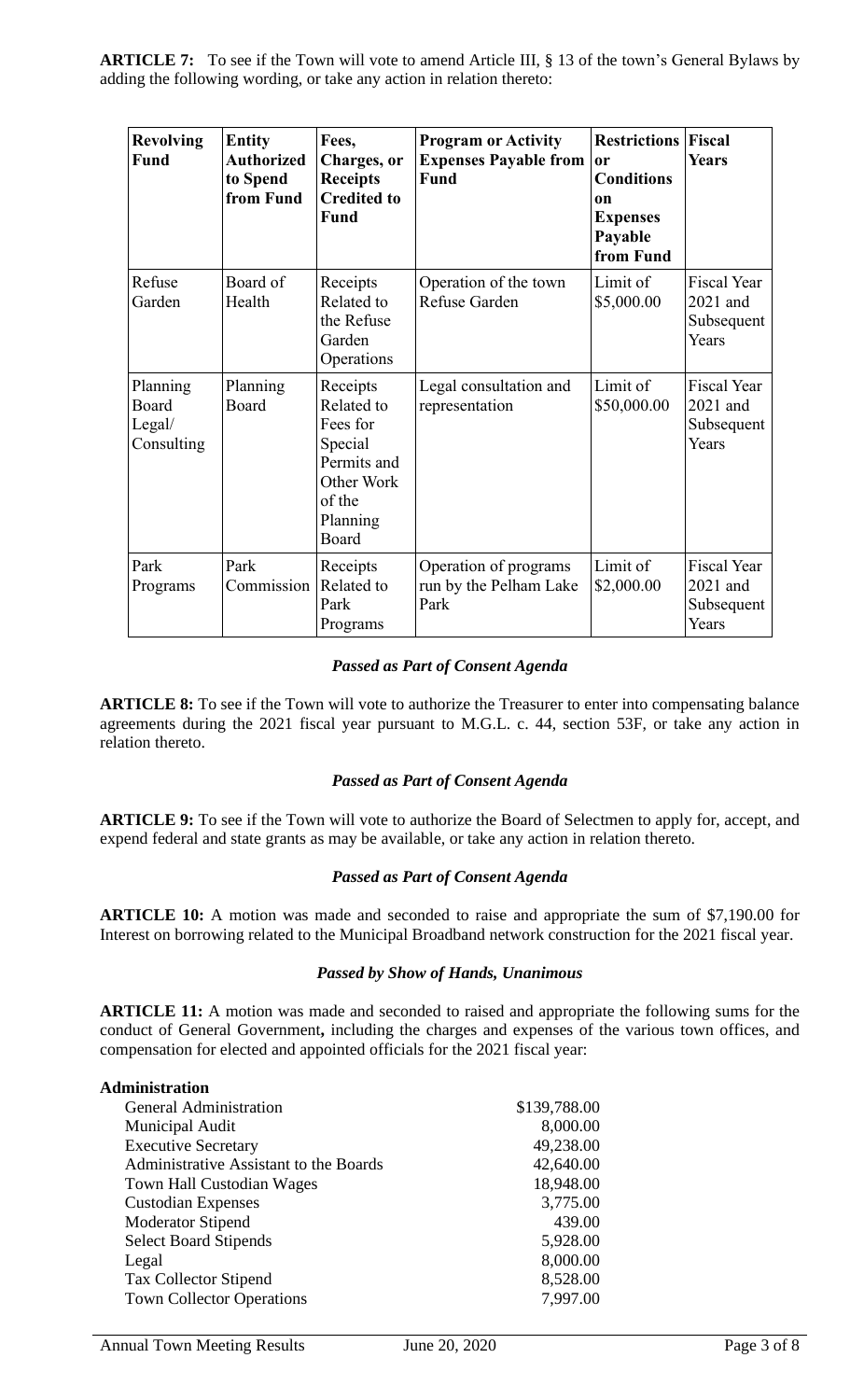| <b>Treasurer Stipends and Wages</b> | 21,240.00    |
|-------------------------------------|--------------|
| <b>Treasurer Operations</b>         | 10,000.00    |
| <b>Town Clerk Stipends</b>          | 15,035.00    |
| <b>Town Clerk Expenses</b>          | 6,425.00     |
| <b>Conservation Commission</b>      | 1,600.00     |
| Council on Aging                    | 3,800.00     |
| <b>Goal Post Editor Wages</b>       | 6,150.00     |
| <b>Goal Post Operations</b>         | 4,500.00     |
| Veteran's Services                  | 2,646.00     |
| <b>FRCOG Services</b>               | 23,948.00    |
| <b>Town Accountant</b>              | 29,245.00    |
| <b>Town Accounting Expenses</b>     | 3,972.00     |
| <b>Subtotal General Government</b>  | \$421,842.00 |
| <b>Assessor's Office</b>            |              |
| Assessors' Stipends and Wages       | 17,354.00    |
| Assessors' Reval/Annual Updates     | 22,600.00    |
| <b>Assessors' Operations</b>        | 9,600.00     |
| <b>Subtotal Assessors</b>           | \$49,554.00  |
| <b>Planning Board</b>               |              |
| <b>Planning Board Operations</b>    | 2,000.00     |
| <b>Subtotal Planning Board</b>      | \$2,000.00   |
| <b>TOTAL GENERAL GOVERNMENT</b>     |              |

**FROM TAXATION \$ 473,396.00**

### *Passed by Show of Hands, Unanimous*

**ARTICLE 12:** A motion was made and seconded to raise and appropriate the sum of \$5,000 to the Planning Board Legal/Consulting Revolving Fund for FY2021.

### *Passed by Show of Hands, Unanimous*

**ARTICLE 13:** A motion was made and seconded to raise and appropriate the sum of \$20,000 to be used as a Reserve Fund pursuant to Massachusetts General Laws Chapter 40, Section 6 for the extraordinary or unforeseen expenditures for the 2021 fiscal year.

### *Passed by Show of Hands, Unanimous*

**ARTICLE 14:** A motion was made and seconded to raise and appropriate the following sums for the operation and maintenance of Public Works and Facilities for the 2021 fiscal year:

| <b>Highway Department</b>                                          |              |
|--------------------------------------------------------------------|--------------|
| DPW Salary and Wages                                               | \$285,885.00 |
| Roadside Mowing                                                    | 15,000.00    |
| <b>DPW</b> Operations                                              | 210,178.00   |
| <b>Winter Roads</b>                                                | 68,612.00    |
| <b>Subtotal Highway Department</b>                                 | \$579,675.00 |
| <b>Other Public Works &amp; Facilities</b>                         |              |
| <b>Street Lighting</b>                                             | \$5,000.00   |
| <b>Municipal Light Plant Operations</b>                            | 1,000.00     |
| Municipal Light Plant Manager Stipend                              | 6,800.00     |
| Dam Maintenance/Repair                                             | 1,200.00     |
| Subtotal Other Public Works & Facilities                           | \$14,000.00  |
| <b>Cemetery</b>                                                    | \$15,000.00  |
| <b>TOTAL PUBLIC WORKS &amp; FACILITIES</b><br><b>FROM TAXATION</b> | \$608,675.00 |

### *Passed by Show of Hands, Unanimous*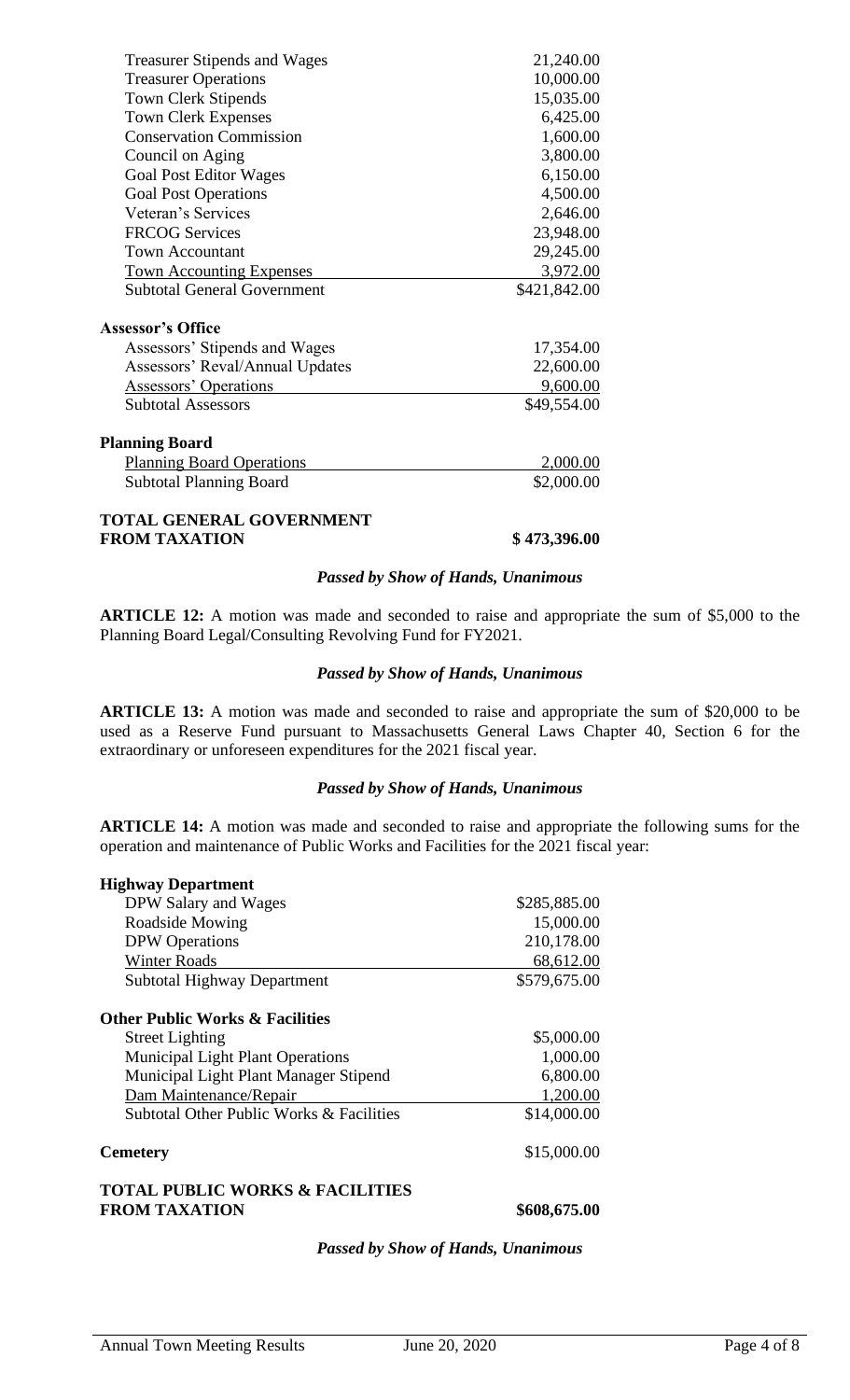**ARTICLE 15:** A motion was made and seconded to appropriate from available funds the sum of \$156,357.00 for the maintenance, repair, improvement and construction of town highways, or any other purpose allowed under Chapter 90, which amounts shall be reimbursed by the Commonwealth of Massachusetts through funds made available by Chapter 90.

# *Passed by Show of Hands, Unanimous*

**ARTICLE 16:** A motion was made and seconded to raise and appropriate the following sums for Public Safety for the 2021 fiscal year:

| <b>Police Department</b>                  |             |
|-------------------------------------------|-------------|
| <b>Police Salaries</b>                    | \$54,949.00 |
| <b>Police Operations</b>                  | 10,300.00   |
| <b>Subtotal Police Department</b>         | \$65,249.00 |
| <b>Fire Department</b>                    |             |
| <b>Fire Department Stipends</b>           | \$34,850.00 |
| Fire Department Shift Work                | 19,000.00   |
| <b>Fire Department General Operations</b> | 41,690.00   |
| <b>Subtotal Fire Department</b>           | \$95,540.00 |
| <b>Emergency Management</b>               |             |
| <b>Emergency Management Director</b>      | \$3,864.00  |
| <b>Emergency Management Operations</b>    | 1,000.00    |
| <b>Generator Maintenance</b>              | 3,500.00    |
| <b>Subtotal Emergency Management</b>      | \$8,364.00  |
| <b>Animal Control and Inspection</b>      |             |
| <b>Animal Control Stipends</b>            | \$1,157.00  |
| Animal Inspector                          | 532.00      |
| <b>Regional Dog Kennel</b>                | 350.00      |
| <b>Subtotal Animal Control</b>            | \$2,039.00  |

# **TOTAL PUBLIC SAFETY FROM TAXATION \$ 171,192.00**

*A motion was made and seconded to hold a separate vote for the \$19,000 line item for Fire Department Shift Work. Motion to hold a separate vote passed by show of hands, unanimous.*

*\$19,000 for Fire Department Shift Work Passed by Show of Hands, Not Unanimous.*

*Remainder of Article 16 Passed by Show of Hands, Not Unanimous.* 

**ARTICLE 17:** A motion was made and seconded to raise and appropriate the following sums for Public Health and Sanitation for the 2021 fiscal year:

| <b>Health Department Stipends and Wages</b> | \$80,787.00 |
|---------------------------------------------|-------------|
| Board of Health Operations                  | \$68,300.00 |

# **TOTAL PUBLIC HEALTH AND SANITATION FROM TAXATION \$ 149,087.00**

### *Passed by Show of Hands, Unanimous*

**ARTICLE 18:** A motion was made and seconded to raise and appropriate the following sums for Public Schools for the 2021 fiscal year:

| <b>School Committee Stipend</b>      | \$4,564.00     |
|--------------------------------------|----------------|
| <b>Rowe School Budget</b>            |                |
| Rowe School Pre K-6 Operating Budget | \$1,020,262.00 |
| Rowe School Secondary 7-12           | \$552,675.00   |

# **TOTAL PUBLIC SCHOOLS FROM TAXATION \$ 1,577,501.00**

## *Passed by Show of Hands, Not Unanimous*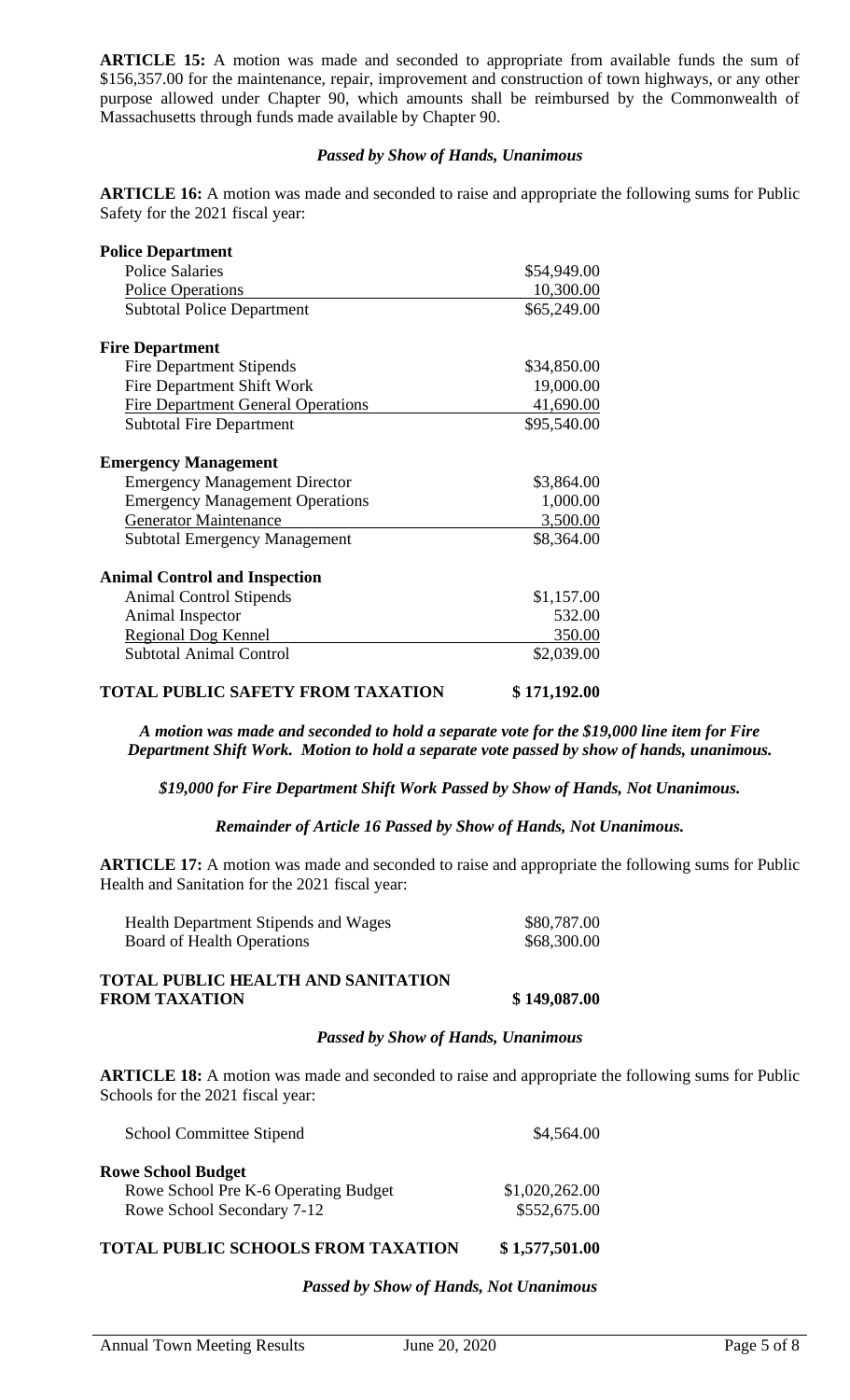**ARTICLE 19:** A motion was made and seconded to raise and appropriate the following sums for the Rowe Town Library for the 2021 fiscal year:

| Library Salaries and Wages | \$42,902.00 |
|----------------------------|-------------|
| <b>Library Operations</b>  | \$28,323.00 |

## **TOTAL ROWE TOWN LIBRARY FROM TAXATION \$ 71,225.00**

### *Passed by Show of Hands, Unanimous*

**ARTICLE 20:** A motion was made and seconded to raise and appropriate the following sums for the management and operation of Pelham Lake Park for the 2021 fiscal year:

| Park Wages                       | \$95,185.00 |
|----------------------------------|-------------|
| <b>Operation and Maintenance</b> | \$19,700.00 |

## **TOTAL PARK FROM TAXATION \$ 114,885.00**

### *Passed by Show of Hands, Unanimous*

**ARTICLE 21:** A motion was made and seconded to raise and appropriate the following sums for Culture and Recreation items for 2021 fiscal year:

| <b>Gracy House Operations</b> | \$1,000.00 |
|-------------------------------|------------|
| <b>Beautification</b>         | \$500.00   |

## **TOTAL CULTURE AND RECREATION FROM TAXATION** \$ 1,500.00

### *Passed by Show of Hands, Unanimous*

**ARTICLE 22:** A motion was made and seconded to raise and appropriate the following sums for Pensions and Insurance for the 2021 fiscal year:

| <b>TOTAL PENSION &amp; INSURANCE</b><br><b>FROM TAXATION</b> | \$837,839.00 |
|--------------------------------------------------------------|--------------|
| FICA/Medicare Tax – Town Share                               | 43,000.00    |
| Group Health/Dental/Life Insurance                           | 634,000.00   |
| Unemployment Insurance                                       | 20,000.00    |
| <b>Franklin County Retirement Assessment</b>                 | \$140,839.00 |

### *Passed by Show of Hands, Unanimous*

**ARTICLE 23:** A motion was made and seconded to appropriate from the Last Mile Grant Account from the Executive Office of the Housing and Economic Development the sum of \$200,000.00 for Principal on borrowing related to the Municipal Broadband network construction for the 2021 fiscal year.

## *Passed by Show of Hands, Unanimous*

**ARTICLE 24:** A motion was made and seconded to appropriate from free cash the following sums:

| <b>TOTAL FREE CASH PROJECTS</b>        | \$60,050.00 |
|----------------------------------------|-------------|
| Assessors Consulting and Legal Support | \$50,000.00 |
| <b>BOARD OF ASSESSORS -</b>            |             |
| SCHOOL - Dishwasher Booster            | \$3,050.00  |
| SCHOOL – Fire Pump Controller          | \$7,000.00  |

### *Passed by Show of Hands, Unanimous*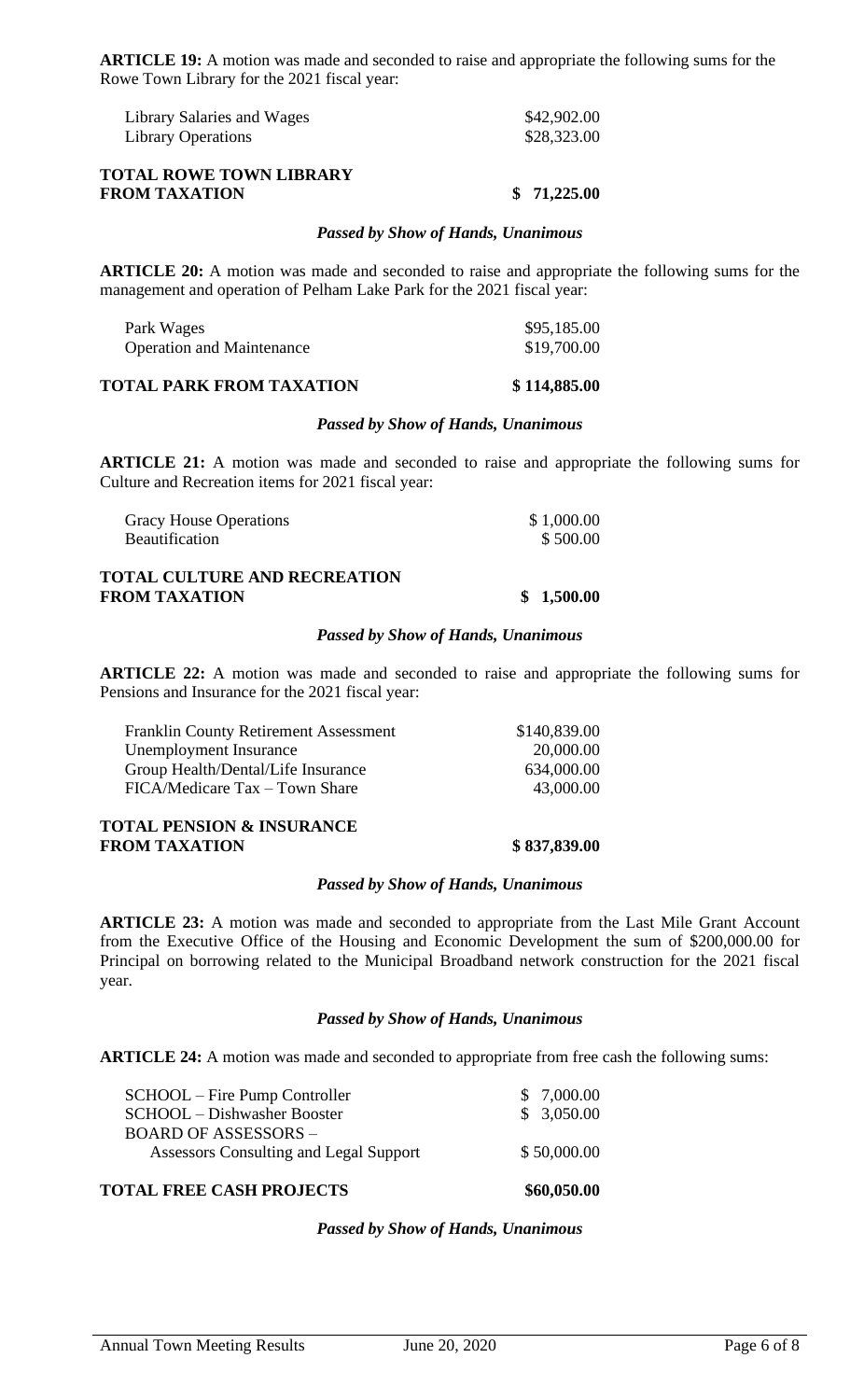**ARTICLE 25:** A motion was made and seconded to appropriate from the capital stabilization fund, the following sums for capital repairs and improvements:

| DPW – Front End Loader       | \$200,000.00 |
|------------------------------|--------------|
| <b>BOH</b> – Paper Compactor | \$15,000.00  |

### **TOTAL CAPITAL STABILIZATION FUND \$215,000.00**

### *Passed by Show of Hands, Unanimous*

### *Note: Two-thirds vote is required to pass Articles removing sums from Stabilization funds.*

**ARTICLE 26**: A motion was made and seconded to amend the Town of Rowe General Bylaws, Article III §4, by deleting the following wording from the last sentence:

"Omnibus article at the"

which will result in the following wording:

"The Finance Committee shall have the powers and duties delegated to it by said Section 16 and other applicable laws including the duty of submitting a budget for the annual Town Meeting and such recommendations shall be printed on the annual Town Meeting warrant."

## *Passed by Show of Hands, Not Unanimous*

**ARTICLE 27:** A motion was made and seconded to authorize and direct the Moderator to appoint a Stipend Study Committee of three (3) or five (5) voters to study stipends for elected town committees. For the purpose of this study, "committee" shall be defined as a public body consisting of three or more people elected for a defined term. No member of this committee shall hold an elected office, or be related (parents, children, siblings, spouse, and spouse's parents, children, and siblings) to an individual that serves on an elected committee. This committee will be responsible for compiling a report and making recommendations on matters related to stipends including, but not limited to, the following:

- The definition of a stipend for the purpose of paying committee members
- An objective method for determining whether a committee should receive a stipend or not.
- Which committees should or should not receive a stipend, and how to ensure that all committees are valued for their contribution to the town's wellbeing.
- An objective method of determining how much a committee should receive and the reasons for the amount.
- If a committee should receive a stipend, how much should they receive
- Whether officers of a committee should receive more than other members, or receive a stipend if the committee as a whole is not recommended to receive one.
- Recommendations on how to address increases/changes to stipends in the future
- Recommendations for which person or body/bodies should be responsible for reviewing stipend-related matters in the future.

This committee shall submit a report to the members of all elected committees no later than January 31, 2021.

## *Passed by Show of Hands, Not Unanimous*

**ARTICLE 28:** A motion was made and seconded to transfer from free cash the sum of \$156,845 to the Stabilization Fund.

## *Passed by Show of Hands, Unanimous*

**MOTION:** A motion was made and seconded to consider Articles 29-31 collectively as a consent agenda.

## *Motion to Consider and Approve Articles 29-31 Collectively as a Consent Agenda Passed by Show of Hands, Unanimous*